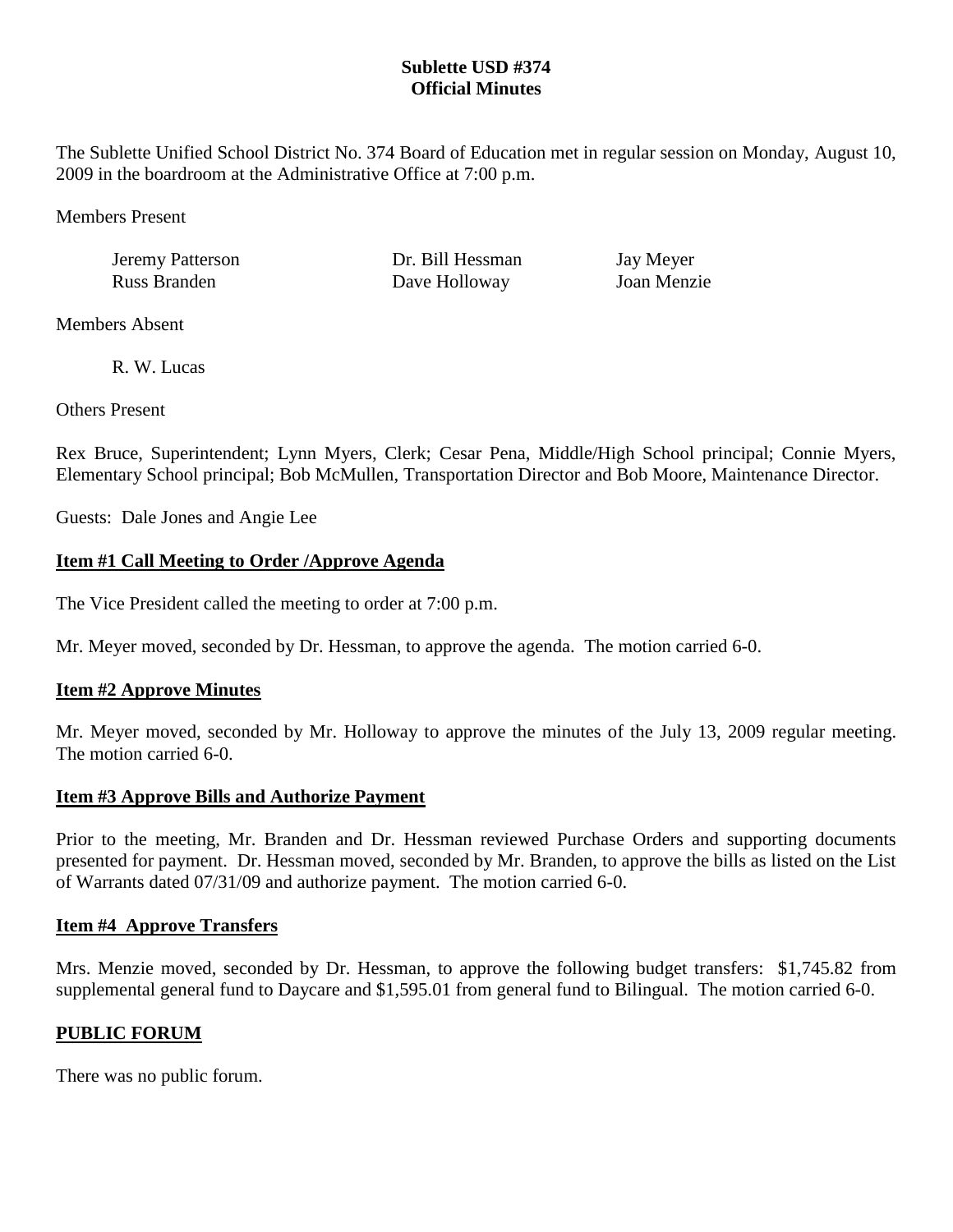Board Minutes Page 2 August 10, 2009

### **Item #5 Reports**

### Centera Bank

Angie Lee, Centera Bank, presented the Save for America program. Mrs. Menzie moved, seconded by Mr. Branden to participate in the Save for American program for the 2009/2010 school year. The motion carried 6-  $\Omega$ .

### Curriculum

There was no curriculum report this month.

### Principals

Mr. Pena reported that 17 new students had enrolled in the middle/high school. Mrs. Myers reported that the average attendance in summer school was 26. The elementary school enrollment had 20 new students in grades 1 thru 6 and 7 new students in kindergarten.

### Bob Moore – Roofing

Bob Moore reported on the roofing project at the High School.

#### SWPRSC/HPEC

Mr. Meyer gave the SWPRSC report. He reported there were five new board members. Mr. Lucas was not present to give a HPEC report.

#### Superintendent:

Mr. Bruce informed the board that the bond refinance was complete and shared information that was in the booklet prepared by PiperJaffray. He also discussed district busing for 2009/2010 school year. He informed the board that Blue Cross had increased the health insurance rates 26% effective October 1, 2009 and that Preferred Health Systems would be giving the district a quote for health insurance effective October 1, 2009.

### **Item #5 Wind Generator Update**

Dale Jones gave the board an update on the status of the wind generator. He indicated as that once the "soft start" mechanism had been tested and the computer software problems are resolved it would be operational.

#### **Item #6 Consider Bus Bids**

Mr. McMullen presented the bids for a new bus. Mr. Branden moved, seconded by Mr. Holloway, to approve the purchase of an International Bus for \$71,937 with the disposal of the old bus at the discretion of Mr. McMullen and Mr. Bruce. The motion carried 6-0.